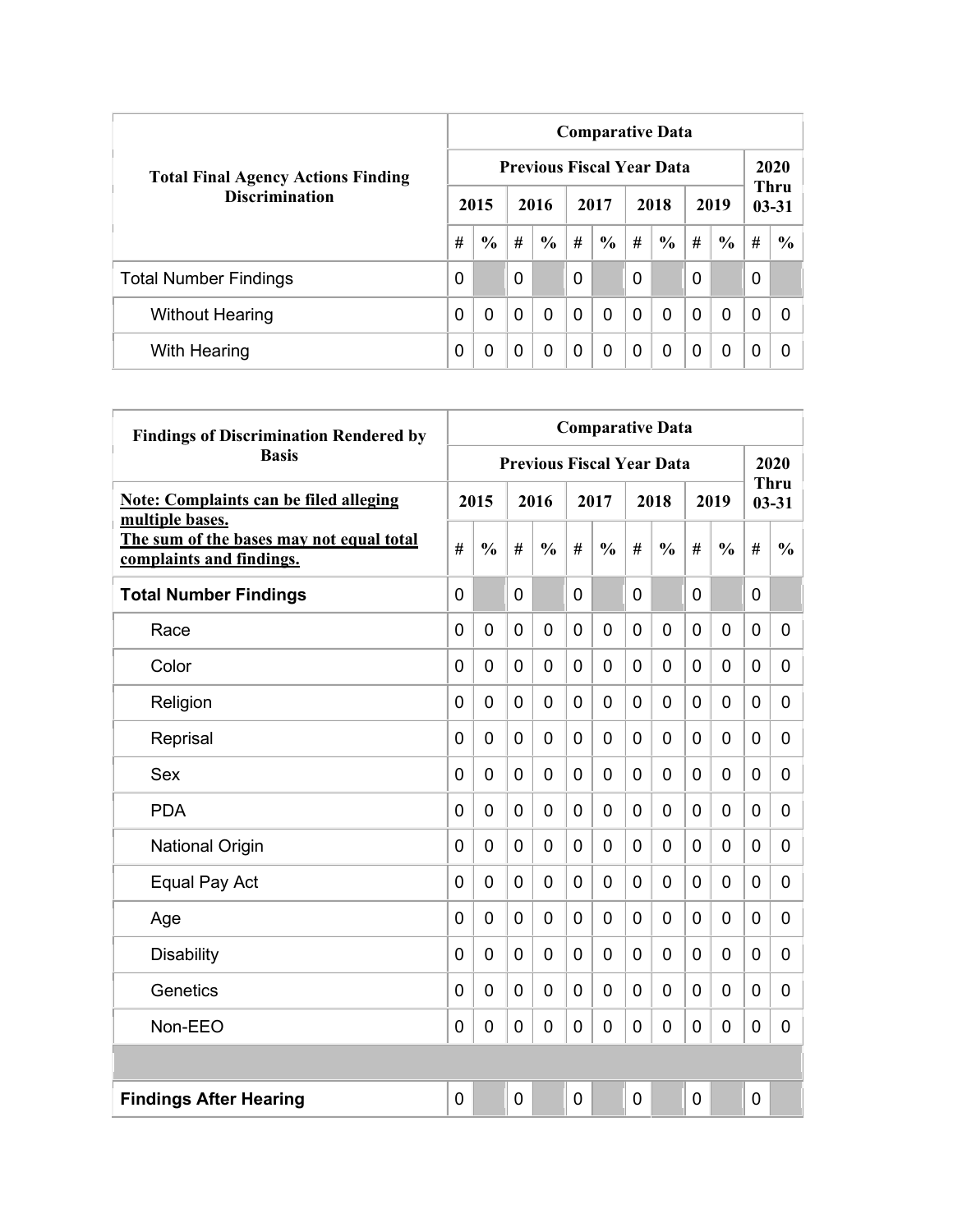| <b>Findings of Discrimination Rendered by</b>                                           | <b>Comparative Data</b> |               |             |                                  |             |               |             |               |   |                  |                  |                          |
|-----------------------------------------------------------------------------------------|-------------------------|---------------|-------------|----------------------------------|-------------|---------------|-------------|---------------|---|------------------|------------------|--------------------------|
| <b>Basis</b>                                                                            |                         |               |             | <b>Previous Fiscal Year Data</b> |             |               |             |               |   |                  |                  | 2020                     |
| <b>Note: Complaints can be filed alleging</b>                                           |                         | 2015          |             | 2016                             |             | 2017          |             | 2018          |   | 2019             |                  | <b>Thru</b><br>$03 - 31$ |
| multiple bases.<br>The sum of the bases may not equal total<br>complaints and findings. | #                       | $\frac{0}{0}$ | #           | $\frac{0}{0}$                    | #           | $\frac{0}{0}$ | #           | $\frac{0}{0}$ | # | $\frac{0}{0}$    | #                | $\frac{0}{0}$            |
| Race                                                                                    | 0                       | 0             | 0           | 0                                | $\mathbf 0$ | 0             | 0           | 0             | 0 | 0                | 0                | 0                        |
| Color                                                                                   | 0                       | 0             | 0           | 0                                | 0           | 0             | 0           | 0             | 0 | 0                | 0                | 0                        |
| Religion                                                                                | 0                       | 0             | 0           | 0                                | 0           | 0             | 0           | 0             | 0 | 0                | 0                | 0                        |
| Reprisal                                                                                | 0                       | 0             | 0           | 0                                | 0           | $\mathbf 0$   | 0           | 0             | 0 | 0                | $\mathbf 0$      | 0                        |
| Sex                                                                                     | 0                       | 0             | 0           | 0                                | 0           | $\mathbf 0$   | 0           | 0             | 0 | 0                | $\mathbf 0$      | 0                        |
| <b>PDA</b>                                                                              | 0                       | 0             | 0           | 0                                | 0           | $\mathbf 0$   | 0           | 0             | 0 | 0                | 0                | 0                        |
| <b>National Origin</b>                                                                  | 0                       | 0             | 0           | 0                                | 0           | $\mathbf 0$   | 0           | 0             | 0 | 0                | 0                | 0                        |
| Equal Pay Act                                                                           | 0                       | 0             | 0           | 0                                | $\mathbf 0$ | 0             | 0           | 0             | 0 | 0                | 0                | 0                        |
| Age                                                                                     | 0                       | 0             | 0           | 0                                | 0           | 0             | 0           | 0             | 0 | 0                | 0                | 0                        |
| <b>Disability</b>                                                                       | 0                       | 0             | 0           | 0                                | 0           | 0             | 0           | 0             | 0 | 0                | 0                | 0                        |
| Genetics                                                                                | 0                       | 0             | 0           | 0                                | 0           | $\mathbf 0$   | 0           | 0             | 0 | 0                | 0                | 0                        |
| Non-EEO                                                                                 | 0                       | 0             | 0           | 0                                | 0           | 0             | 0           | 0             | 0 | 0                | $\mathbf 0$      | 0                        |
|                                                                                         |                         |               |             |                                  |             |               |             |               |   |                  |                  |                          |
| <b>Findings Without Hearing</b>                                                         | 0                       |               | 0           |                                  | 0           |               | $\mathbf 0$ |               | 0 |                  | $\mathbf 0$      |                          |
| Race                                                                                    | 0                       | 0             | 0           | 0                                | 0           | 0             | 0           | 0             | 0 | 0                | 0                | 0                        |
| Color                                                                                   | 0                       | $\mathbf 0$   | $\mathbf 0$ | $\mathbf 0$                      | $\mathbf 0$ | $\mathbf 0$   | $\mathbf 0$ | 0             | 0 | $\mathbf 0$      | $\mathbf 0$      | 0                        |
| Religion                                                                                | 0                       | $\mathbf 0$   | $\pmb{0}$   | $\mathbf 0$                      | $\mathbf 0$ | $\mathbf 0$   | $\mathbf 0$ | 0             | 0 | $\boldsymbol{0}$ | $\mathbf 0$      | 0                        |
| Reprisal                                                                                | 0                       | $\mathbf 0$   | $\pmb{0}$   | $\mathbf 0$                      | $\mathbf 0$ | $\mathbf 0$   | $\mathbf 0$ | $\pmb{0}$     | 0 | $\mathbf 0$      | $\mathbf 0$      | 0                        |
| Sex                                                                                     | 0                       | 0             | $\pmb{0}$   | $\mathbf 0$                      | $\mathbf 0$ | $\mathbf 0$   | $\mathbf 0$ | $\pmb{0}$     | 0 | $\pmb{0}$        | $\mathbf 0$      | 0                        |
| <b>PDA</b>                                                                              | 0                       | $\mathbf 0$   | $\mathbf 0$ | $\mathbf 0$                      | $\mathbf 0$ | $\mathbf 0$   | 0           | $\pmb{0}$     | 0 | $\mathbf 0$      | $\mathbf 0$      | 0                        |
| <b>National Origin</b>                                                                  | 0                       | $\mathbf 0$   | $\pmb{0}$   | $\mathbf 0$                      | $\mathbf 0$ | $\pmb{0}$     | $\mathbf 0$ | 0             | 0 | $\pmb{0}$        | $\boldsymbol{0}$ | 0                        |
| Equal Pay Act                                                                           | 0                       | $\mathbf 0$   | 0           | 0                                | $\pmb{0}$   | $\pmb{0}$     | 0           | 0             | 0 | $\pmb{0}$        | $\mathbf 0$      | 0                        |
| Age                                                                                     | 0                       | $\pmb{0}$     | $\pmb{0}$   | $\pmb{0}$                        | $\pmb{0}$   | $\pmb{0}$     | 0           | 0             | 0 | $\pmb{0}$        | $\pmb{0}$        | $\overline{0}$           |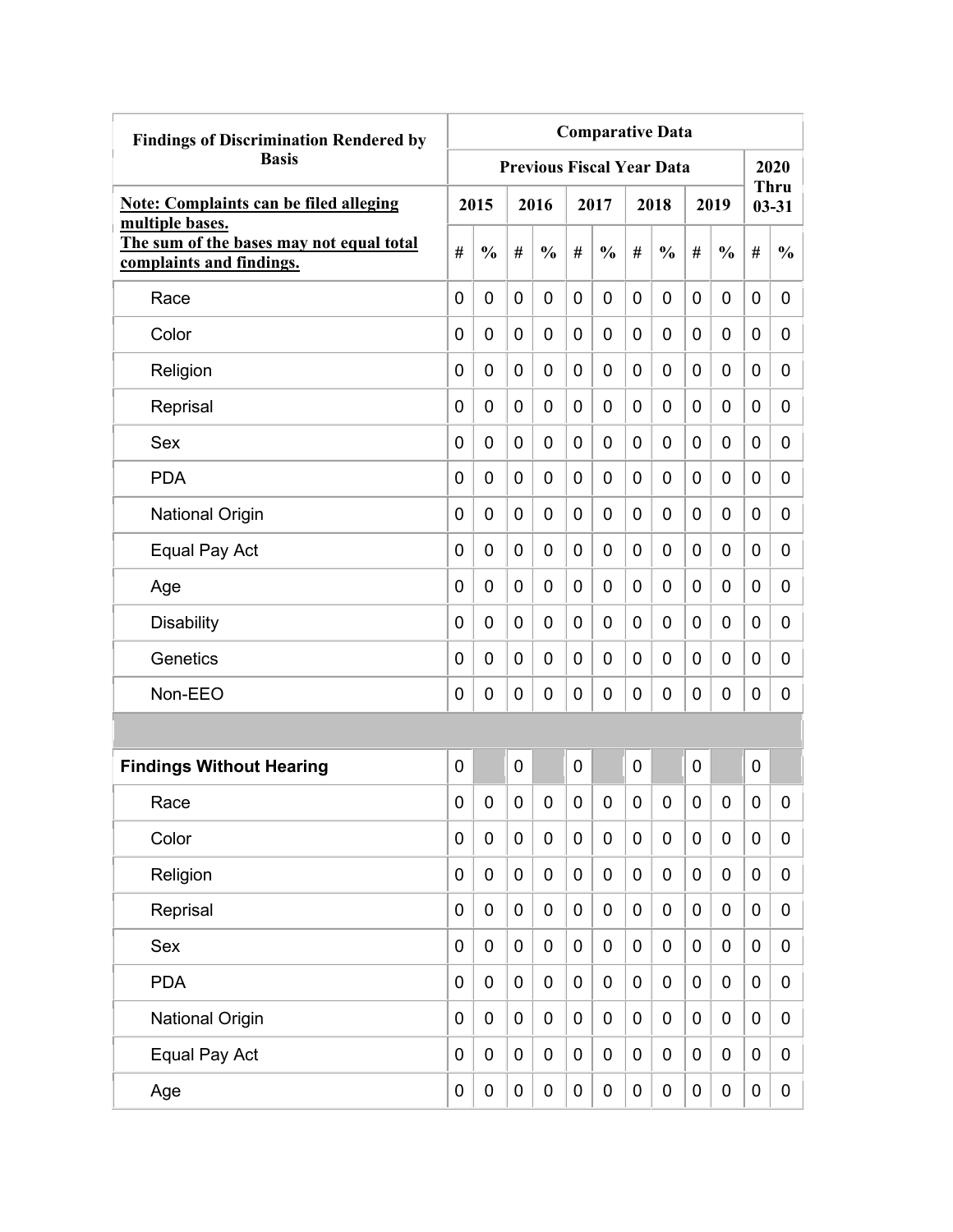| <b>Findings of Discrimination Rendered by</b>                        | <b>Comparative Data</b>          |               |          |               |          |               |          |               |          |               |                          |               |  |  |
|----------------------------------------------------------------------|----------------------------------|---------------|----------|---------------|----------|---------------|----------|---------------|----------|---------------|--------------------------|---------------|--|--|
| <b>Basis</b>                                                         | <b>Previous Fiscal Year Data</b> |               |          |               |          |               |          |               |          |               |                          |               |  |  |
| <b>Note: Complaints can be filed alleging</b><br>multiple bases.     |                                  | 2015          | 2016     |               | 2017     |               | 2018     |               | 2019     |               | <b>Thru</b><br>$03 - 31$ |               |  |  |
| The sum of the bases may not equal total<br>complaints and findings. | #                                | $\frac{0}{0}$ | #        | $\frac{6}{6}$ | #        | $\frac{0}{0}$ | #        | $\frac{6}{6}$ | #        | $\frac{6}{6}$ | #                        | $\frac{6}{9}$ |  |  |
| <b>Disability</b>                                                    | 0                                | $\Omega$      | $\Omega$ | 0             | $\Omega$ | $\Omega$      | $\Omega$ | 0             | $\Omega$ | $\Omega$      | 0                        | <sup>0</sup>  |  |  |
| Genetics                                                             | 0                                | $\Omega$      | $\Omega$ | 0             | $\Omega$ | 0             | $\Omega$ | 0             | $\Omega$ | $\mathbf 0$   | 0                        | <sup>0</sup>  |  |  |
| Non-EEO                                                              | 0                                | 0             | 0        | 0             | $\Omega$ | 0             | $\Omega$ | 0             | 0        | $\Omega$      | 0                        |               |  |  |

|                                               | <b>Comparative Data</b> |                |   |                                  |                |                |             |               |                |                |             |                   |  |
|-----------------------------------------------|-------------------------|----------------|---|----------------------------------|----------------|----------------|-------------|---------------|----------------|----------------|-------------|-------------------|--|
| <b>Findings of Discrimination Rendered by</b> |                         |                |   | <b>Previous Fiscal Year Data</b> |                |                |             |               |                |                |             | 2020              |  |
| <b>Issue</b>                                  |                         | 2015           |   | 2016                             |                | 2017           |             | 2018          |                | 2019           |             | Thru<br>$03 - 31$ |  |
|                                               | #                       | $\frac{0}{0}$  | # | $\frac{0}{0}$                    | #              | $\frac{0}{0}$  | #           | $\frac{0}{0}$ | #              | $\frac{0}{0}$  | #           | $\frac{0}{0}$     |  |
| <b>Total Number Findings</b>                  | $\mathbf{0}$            |                | 0 |                                  | $\mathbf{0}$   |                | 0           |               | $\mathbf{0}$   |                | 0           |                   |  |
| Appointment/Hire                              | $\overline{0}$          | $\mathbf 0$    | 0 | $\overline{0}$                   | $\overline{0}$ | 0              | 0           | 0             | $\mathbf 0$    | $\overline{0}$ | 0           | 0                 |  |
| <b>Assignment of Duties</b>                   | $\mathbf 0$             | $\mathbf 0$    | 0 | $\overline{0}$                   | $\mathbf 0$    | 0              | 0           | 0             | 0              | $\overline{0}$ | 0           | 0                 |  |
| Awards                                        | 0                       | 0              | 0 | 0                                | $\mathbf 0$    | 0              | 0           | 0             | 0              | $\mathbf 0$    | 0           | 0                 |  |
| <b>Conversion to Full Time/Perm Status</b>    | $\Omega$                | 0              | 0 | $\overline{0}$                   | 0              | 0              | 0           | 0             | 0              | $\mathbf 0$    | 0           | 0                 |  |
| <b>Disciplinary Action</b>                    |                         |                |   |                                  |                |                |             |               |                |                |             |                   |  |
| Demotion                                      | $\overline{0}$          | $\overline{0}$ | 0 | $\overline{0}$                   | $\overline{0}$ | $\overline{0}$ | $\mathbf 0$ | 0             | $\overline{0}$ | $\overline{0}$ | $\mathbf 0$ | 0                 |  |
| Reprimand                                     | $\Omega$                | $\Omega$       | 0 | $\overline{0}$                   | $\mathbf 0$    | 0              | $\Omega$    | 0             | 0              | $\mathbf 0$    | 0           | 0                 |  |
| Suspension                                    | 0                       | 0              | 0 | 0                                | $\mathbf 0$    | 0              | 0           | 0             | 0              | 0              | 0           | 0                 |  |
| Removal                                       | 0                       | 0              | 0 | $\overline{0}$                   | $\mathbf 0$    | 0              | 0           | 0             | 0              | $\overline{0}$ | 0           | 0                 |  |
| <b>Duty Hours</b>                             | $\Omega$                | 0              | 0 | $\overline{0}$                   | $\mathbf 0$    | 0              | 0           | 0             | 0              | $\overline{0}$ | 0           | 0                 |  |
| Perf. Eval./ Appraisal                        | $\mathbf{0}$            | 0              | 0 | $\mathbf 0$                      | $\mathbf 0$    | 0              | 0           | 0             | $\mathbf 0$    | $\overline{0}$ | 0           | 0                 |  |
| Examination/Test                              | $\mathbf 0$             | 0              | 0 | $\overline{0}$                   | $\mathbf 0$    | $\overline{0}$ | 0           | 0             | $\mathbf 0$    | $\overline{0}$ | $\mathbf 0$ | 0                 |  |
| Harassment                                    |                         |                |   |                                  |                |                |             |               |                |                |             |                   |  |
| Non-Sexual                                    | 0                       | $\mathbf 0$    | 0 | $\overline{0}$                   | $\mathbf 0$    | 0              | 0           | 0             | $\mathbf 0$    | $\overline{0}$ | $\mathbf 0$ | 0                 |  |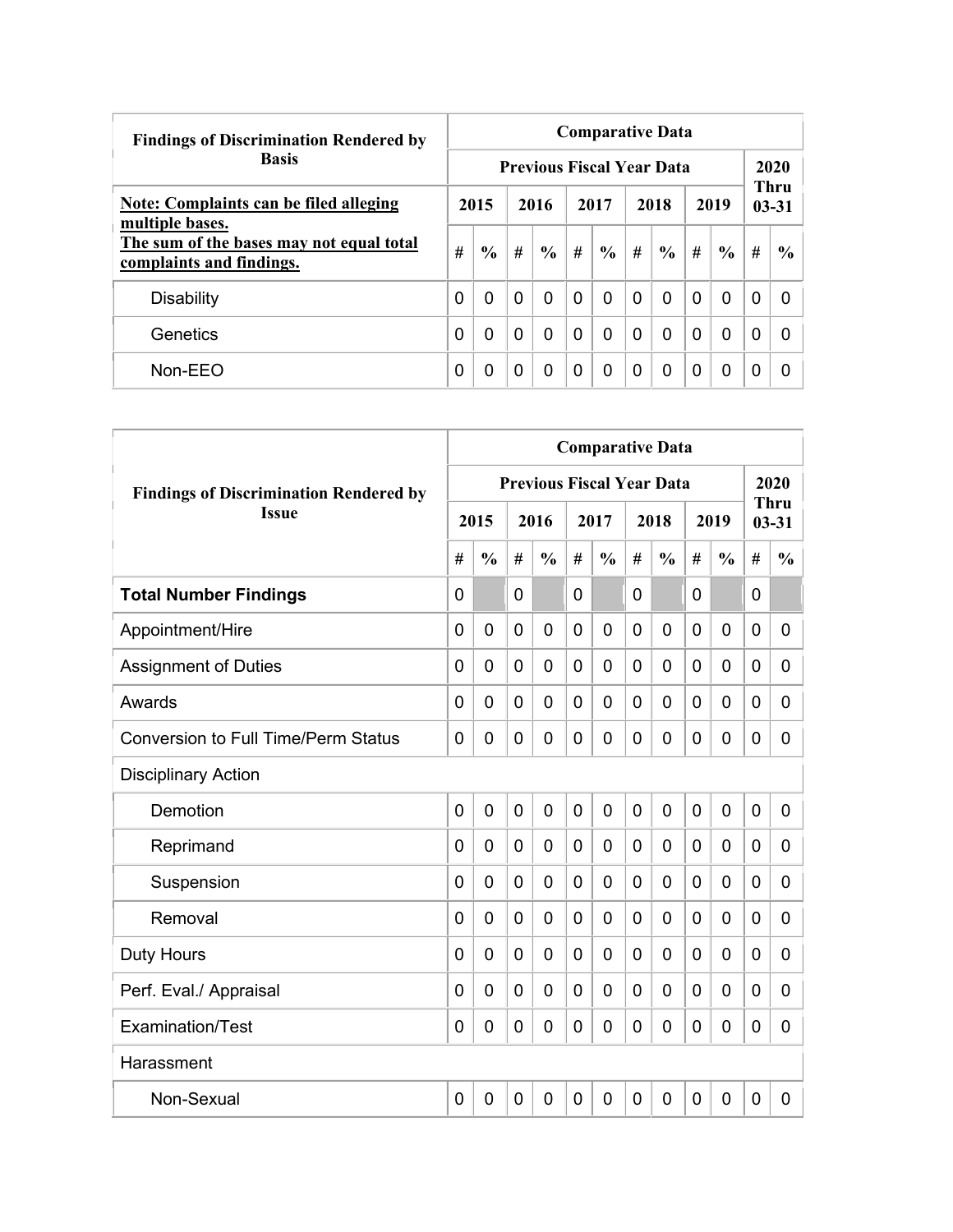|                                               | <b>Comparative Data</b> |               |                |                                  |   |               |   |               |             |               |   |                   |  |
|-----------------------------------------------|-------------------------|---------------|----------------|----------------------------------|---|---------------|---|---------------|-------------|---------------|---|-------------------|--|
| <b>Findings of Discrimination Rendered by</b> |                         |               |                | <b>Previous Fiscal Year Data</b> |   |               |   |               |             |               |   | 2020              |  |
| <b>Issue</b>                                  |                         | 2015          |                | 2016                             |   | 2017          |   | 2018          |             | 2019          |   | Thru<br>$03 - 31$ |  |
|                                               | #                       | $\frac{0}{0}$ | #              | $\frac{0}{0}$                    | # | $\frac{0}{0}$ | # | $\frac{0}{0}$ | #           | $\frac{0}{0}$ | # | $\frac{0}{0}$     |  |
| Sexual                                        | 0                       | 0             | 0              | 0                                | 0 | 0             | 0 | 0             | 0           | 0             | 0 | 0                 |  |
| <b>Medical Examination</b>                    | 0                       | 0             | 0              | 0                                | 0 | 0             | 0 | 0             | 0           | 0             | 0 | 0                 |  |
| Pay including overtime                        | 0                       | 0             | 0              | 0                                | 0 | 0             | 0 | 0             | 0           | 0             | 0 | 0                 |  |
| Promotion/Non-Selection                       | 0                       | 0             | 0              | 0                                | 0 | 0             | 0 | 0             | 0           | 0             | 0 | 0                 |  |
| Reassignment                                  |                         |               |                |                                  |   |               |   |               |             |               |   |                   |  |
| Denied                                        | $\mathbf 0$             | 0             | $\overline{0}$ | 0                                | 0 | 0             | 0 | 0             | $\mathbf 0$ | 0             | 0 | 0                 |  |
| <b>Directed</b>                               | 0                       | 0             | 0              | 0                                | 0 | 0             | 0 | 0             | 0           | 0             | 0 | 0                 |  |
| Reasonable Accommodation Disability           | 0                       | 0             | 0              | 0                                | 0 | 0             | 0 | 0             | 0           | 0             | 0 | 0                 |  |
| Reinstatement                                 | $\Omega$                | $\mathbf 0$   | 0              | 0                                | 0 | 0             | 0 | 0             | 0           | 0             | 0 | $\overline{0}$    |  |
| Religious Accommodation                       | 0                       | $\mathbf 0$   | 0              | 0                                | 0 | 0             | 0 | 0             | 0           | 0             | 0 | 0                 |  |
| Retirement                                    | 0                       | 0             | 0              | 0                                | 0 | 0             | 0 | 0             | 0           | 0             | 0 | 0                 |  |
| Sex-Stereotyping                              | 0                       | 0             | 0              | 0                                | 0 | 0             | 0 | 0             | 0           | 0             | 0 | 0                 |  |
| <b>Telework</b>                               | 0                       | $\mathbf 0$   | 0              | 0                                | 0 | 0             | 0 | 0             | 0           | 0             | 0 | 0                 |  |
| Termination                                   | 0                       | 0             | 0              | 0                                | 0 | 0             | 0 | 0             | 0           | 0             | 0 | 0                 |  |
| <b>Terms/Conditions of Employment</b>         | 0                       | 0             | 0              | 0                                | 0 | 0             | 0 | 0             | 0           | 0             | 0 | 0                 |  |
| <b>Time and Attendance</b>                    | 0                       | 0             | 0              | 0                                | 0 | 0             | 0 | 0             | 0           | 0             | 0 | 0                 |  |
| Training                                      | 0                       | 0             | 0              | 0                                | 0 | 0             | 0 | 0             | 0           | 0             | 0 | 0                 |  |
| <b>Other - User Define</b>                    |                         |               |                |                                  |   |               |   |               |             |               |   |                   |  |
| User Defined - Other 1                        | $\mathbf 0$             | 0             | 0              | 0                                | 0 | $\mathbf 0$   | 0 | 0             | 0           | 0             | 0 | 0                 |  |
| User Defined - Other 2                        | 0                       | 0             | 0              | 0                                | 0 | 0             | 0 | 0             | 0           | 0             | 0 | 0                 |  |
| User Defined - Other 3                        | 0                       | 0             | 0              | 0                                | 0 | 0             | 0 | 0             | 0           | 0             | 0 | 0                 |  |
| User Defined - Other 4                        | 0                       | 0             | 0              | 0                                | 0 | 0             | 0 | 0             | 0           | 0             | 0 | 0                 |  |
|                                               |                         |               |                |                                  |   |               |   |               |             |               |   |                   |  |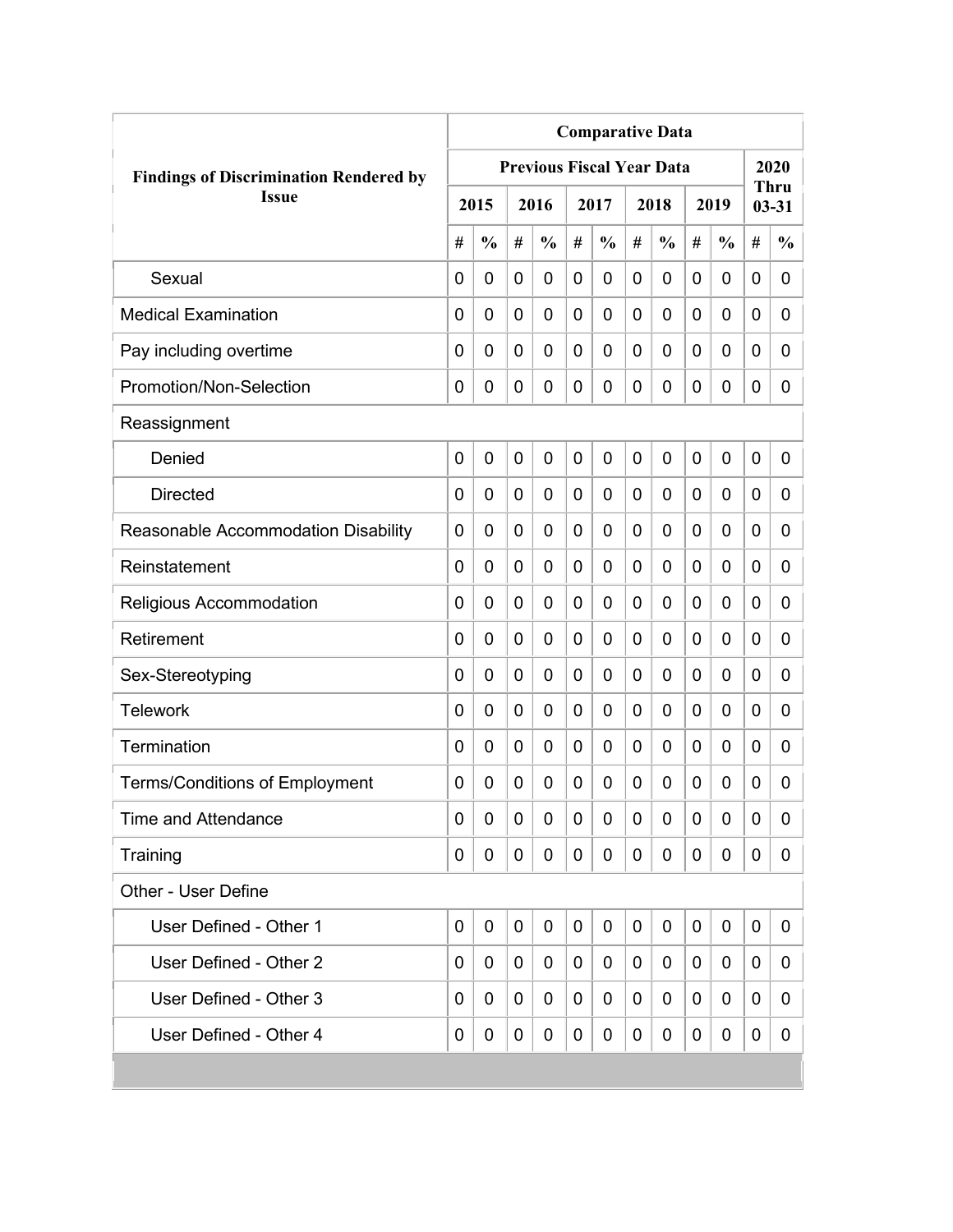|                                               | <b>Comparative Data</b> |               |   |                                  |                |                |                |                  |   |               |                |                          |  |
|-----------------------------------------------|-------------------------|---------------|---|----------------------------------|----------------|----------------|----------------|------------------|---|---------------|----------------|--------------------------|--|
| <b>Findings of Discrimination Rendered by</b> |                         |               |   | <b>Previous Fiscal Year Data</b> |                |                |                |                  |   |               |                | 2020                     |  |
| <b>Issue</b>                                  |                         | 2015          |   | 2016                             |                | 2017           |                | 2018             |   | 2019          |                | <b>Thru</b><br>$03 - 31$ |  |
|                                               | #                       | $\frac{0}{0}$ | # | $\frac{0}{0}$                    | #              | $\frac{0}{0}$  | #              | $\frac{0}{0}$    | # | $\frac{0}{0}$ | #              | $\frac{0}{0}$            |  |
| <b>Findings After Hearing</b>                 | $\mathbf 0$             |               | 0 |                                  | $\overline{0}$ |                | $\overline{0}$ |                  | 0 |               | $\overline{0}$ |                          |  |
| Appointment/Hire                              | 0                       | $\mathbf 0$   | 0 | 0                                | $\overline{0}$ | $\mathbf 0$    | $\overline{0}$ | 0                | 0 | $\mathbf 0$   | $\mathbf 0$    | 0                        |  |
| <b>Assignment of Duties</b>                   | 0                       | 0             | 0 | 0                                | $\mathbf 0$    | $\mathbf 0$    | 0              | 0                | 0 | 0             | 0              | 0                        |  |
| Awards                                        | 0                       | 0             | 0 | 0                                | 0              | 0              | $\overline{0}$ | 0                | 0 | 0             | 0              | 0                        |  |
| <b>Conversion to Full Time/Perm Status</b>    | 0                       | $\mathbf 0$   | 0 | 0                                | $\overline{0}$ | 0              | $\mathbf 0$    | 0                | 0 | $\mathbf 0$   | $\mathbf 0$    | 0                        |  |
| <b>Disciplinary Action</b>                    |                         |               |   |                                  |                |                |                |                  |   |               |                |                          |  |
| Demotion                                      | 0                       | $\mathbf 0$   | 0 | 0                                | $\mathbf 0$    | 0              | $\overline{0}$ | 0                | 0 | 0             | $\mathbf 0$    | 0                        |  |
| Reprimand                                     | 0                       | $\mathbf 0$   | 0 | 0                                | $\mathbf 0$    | $\mathbf 0$    | $\overline{0}$ | 0                | 0 | $\mathbf 0$   | $\mathbf 0$    | 0                        |  |
| Suspension                                    | 0                       | 0             | 0 | 0                                | 0              | $\mathbf 0$    | 0              | 0                | 0 | $\mathbf 0$   | 0              | 0                        |  |
| Removal                                       | 0                       | 0             | 0 | 0                                | 0              | 0              | 0              | 0                | 0 | 0             | 0              | 0                        |  |
| <b>Duty Hours</b>                             | 0                       | 0             | 0 | 0                                | 0              | 0              | 0              | 0                | 0 | 0             | 0              | 0                        |  |
| Perf. Eval./ Appraisal                        | 0                       | 0             | 0 | 0                                | $\overline{0}$ | 0              | $\overline{0}$ | 0                | 0 | 0             | 0              | 0                        |  |
| <b>Examination/Test</b>                       | 0                       | 0             | 0 | 0                                | 0              | 0              | $\mathbf 0$    | 0                | 0 | 0             | 0              | 0                        |  |
| Harassment                                    |                         |               |   |                                  |                |                |                |                  |   |               |                |                          |  |
| Non-Sexual                                    | $\mathbf 0$             | $\mathbf 0$   | 0 | 0                                | 0              | $\overline{0}$ | $\overline{0}$ | 0                | 0 | 0             | $\mathbf 0$    | 0                        |  |
| Sexual                                        | 0                       | 0             | 0 | 0                                | $\mathbf 0$    | 0              | 0              | $\boldsymbol{0}$ | 0 | 0             | 0              | 0                        |  |
| <b>Medical Examination</b>                    | 0                       | 0             | 0 | 0                                | $\mathbf 0$    | $\mathbf 0$    | 0              | $\mathbf 0$      | 0 | 0             | $\mathbf 0$    | 0                        |  |
| Pay including overtime                        | 0                       | 0             | 0 | 0                                | 0              | 0              | 0              | 0                | 0 | 0             | $\mathbf 0$    | 0                        |  |
| Promotion/Non-Selection                       | 0                       | 0             | 0 | 0                                | $\mathbf 0$    | $\mathbf 0$    | $\mathbf 0$    | $\mathbf 0$      | 0 | 0             | $\mathbf 0$    | 0                        |  |
| Reassignment                                  |                         |               |   |                                  |                |                |                |                  |   |               |                |                          |  |
| Denied                                        | $\mathbf 0$             | $\mathbf 0$   | 0 | 0                                | $\mathbf 0$    | $\mathbf 0$    | $\mathbf 0$    | $\mathbf 0$      | 0 | $\mathbf 0$   | $\mathbf 0$    | 0                        |  |
| <b>Directed</b>                               | $\mathbf 0$             | $\mathbf 0$   | 0 | 0                                | 0              | $\mathbf 0$    | 0              | $\mathbf 0$      | 0 | 0             | $\mathbf 0$    | 0                        |  |
| Reasonable Accommodation Disability           | 0                       | 0             | 0 | 0                                | 0              | 0              | 0              | 0                | 0 | 0             | 0              | 0                        |  |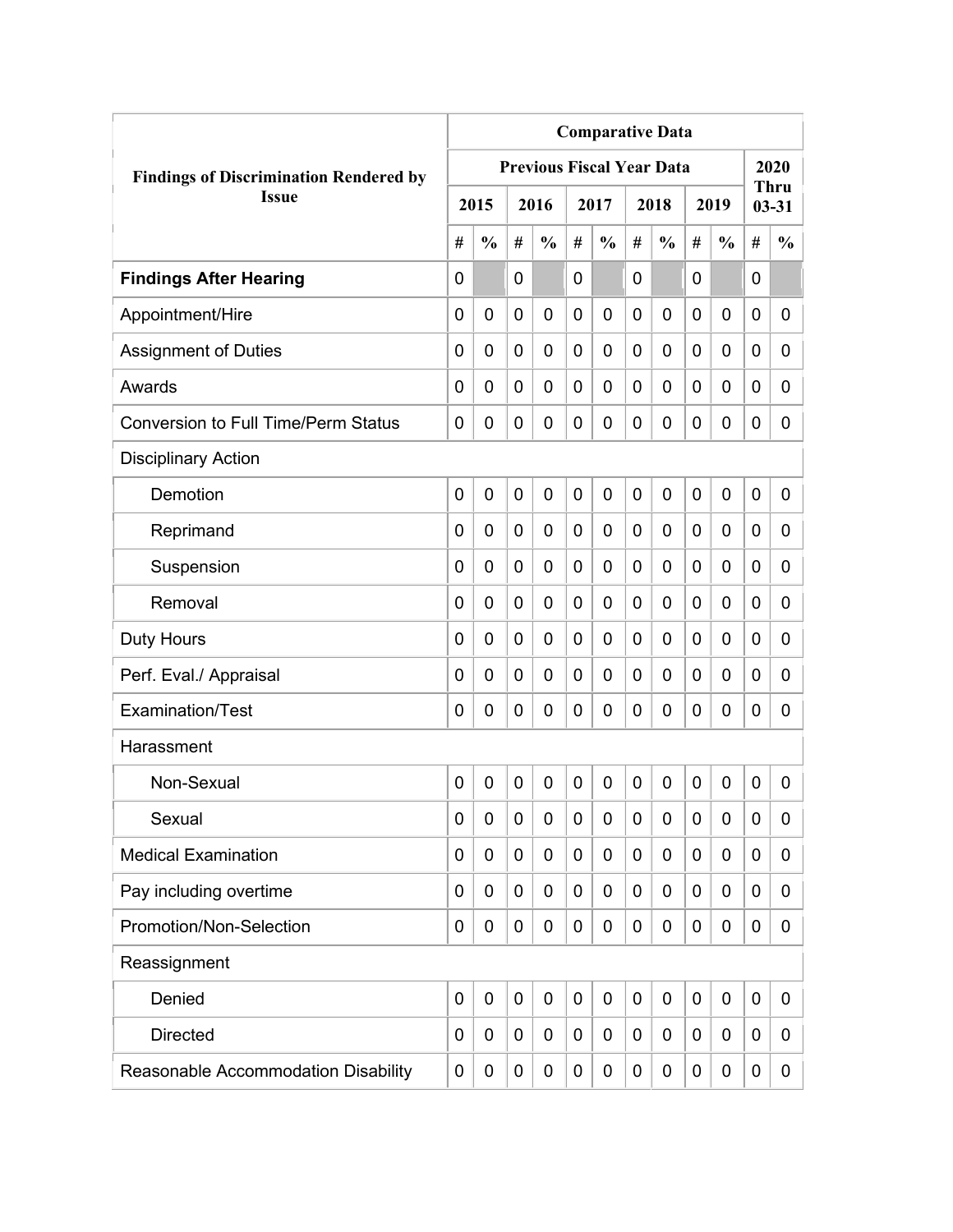|                                               | <b>Comparative Data</b> |               |             |                                  |                |               |   |               |             |               |             |                          |  |
|-----------------------------------------------|-------------------------|---------------|-------------|----------------------------------|----------------|---------------|---|---------------|-------------|---------------|-------------|--------------------------|--|
| <b>Findings of Discrimination Rendered by</b> |                         |               |             | <b>Previous Fiscal Year Data</b> |                |               |   |               |             |               |             | 2020                     |  |
| <b>Issue</b>                                  |                         | 2015          |             | 2016                             |                | 2017          |   | 2018          |             | 2019          |             | <b>Thru</b><br>$03 - 31$ |  |
|                                               | #                       | $\frac{0}{0}$ | #           | $\frac{0}{0}$                    | #              | $\frac{0}{0}$ | # | $\frac{0}{0}$ | #           | $\frac{0}{0}$ | #           | $\frac{0}{0}$            |  |
| Reinstatement                                 | $\Omega$                | 0             | 0           | 0                                | 0              | $\mathbf 0$   | 0 | 0             | 0           | 0             | 0           | 0                        |  |
| Religious Accommodation                       | 0                       | 0             | 0           | 0                                | $\overline{0}$ | $\mathbf 0$   | 0 | 0             | 0           | 0             | 0           | 0                        |  |
| Retirement                                    | 0                       | 0             | 0           | 0                                | 0              | $\mathbf 0$   | 0 | 0             | 0           | 0             | 0           | 0                        |  |
| Sex-Stereotyping                              | 0                       | 0             | 0           | 0                                | 0              | 0             | 0 | 0             | 0           | 0             | 0           | 0                        |  |
| <b>Telework</b>                               | 0                       | 0             | 0           | 0                                | 0              | 0             | 0 | 0             | 0           | 0             | 0           | 0                        |  |
| Termination                                   | 0                       | 0             | 0           | 0                                | 0              | 0             | 0 | 0             | 0           | 0             | 0           | 0                        |  |
| <b>Terms/Conditions of Employment</b>         | 0                       | 0             | 0           | 0                                | 0              | 0             | 0 | 0             | 0           | 0             | 0           | 0                        |  |
| <b>Time and Attendance</b>                    | 0                       | 0             | 0           | 0                                | 0              | 0             | 0 | 0             | 0           | 0             | 0           | 0                        |  |
| Training                                      | 0                       | 0             | 0           | 0                                | 0              | $\mathbf 0$   | 0 | 0             | 0           | 0             | 0           | 0                        |  |
| Other - User Define                           |                         |               |             |                                  |                |               |   |               |             |               |             |                          |  |
| User Defined - Other 1                        | 0                       | 0             | $\mathbf 0$ | 0                                | $\overline{0}$ | $\mathbf 0$   | 0 | 0             | $\mathbf 0$ | 0             | $\mathbf 0$ | 0                        |  |
| User Defined - Other 2                        | 0                       | 0             | 0           | 0                                | 0              | 0             | 0 | 0             | 0           | 0             | 0           | 0                        |  |
| User Defined - Other 3                        | 0                       | 0             | 0           | 0                                | 0              | 0             | 0 | 0             | 0           | 0             | 0           | 0                        |  |
| User Defined - Other 4                        | 0                       | 0             | 0           | 0                                | 0              | 0             | 0 | 0             | 0           | 0             | 0           | 0                        |  |
|                                               |                         |               |             |                                  |                |               |   |               |             |               |             |                          |  |
| <b>Findings Without Hearing</b>               | 0                       |               | $\mathbf 0$ |                                  | $\mathbf 0$    |               | 0 |               | 0           |               | $\mathbf 0$ |                          |  |
| Appointment/Hire                              | 0                       | 0             | 0           | 0                                | 0              | $\mathbf 0$   | 0 | $\mathbf 0$   | 0           | 0             | $\mathbf 0$ | 0                        |  |
| <b>Assignment of Duties</b>                   | 0                       | 0             | 0           | 0                                | 0              | $\mathbf 0$   | 0 | 0             | 0           | 0             | $\mathbf 0$ | 0                        |  |
| Awards                                        | 0                       | 0             | 0           | 0                                | 0              | 0             | 0 | 0             | 0           | 0             | $\mathbf 0$ | 0                        |  |
| <b>Conversion to Full Time/Perm Status</b>    | 0                       | 0             | 0           | 0                                | 0              | 0             | 0 | 0             | 0           | 0             | $\mathbf 0$ | 0                        |  |
| <b>Disciplinary Action</b>                    |                         |               |             |                                  |                |               |   |               |             |               |             |                          |  |
| Demotion                                      | $\mathbf 0$             | $\mathbf 0$   | 0           | $\mathbf 0$                      | $\mathbf 0$    | $\mathbf 0$   | 0 | $\mathbf 0$   | 0           | $\mathbf 0$   | $\mathbf 0$ | 0                        |  |
| Reprimand                                     | 0                       | 0             | 0           | 0                                | 0              | 0             | 0 | $\pmb{0}$     | 0           | 0             | $\mathbf 0$ | 0                        |  |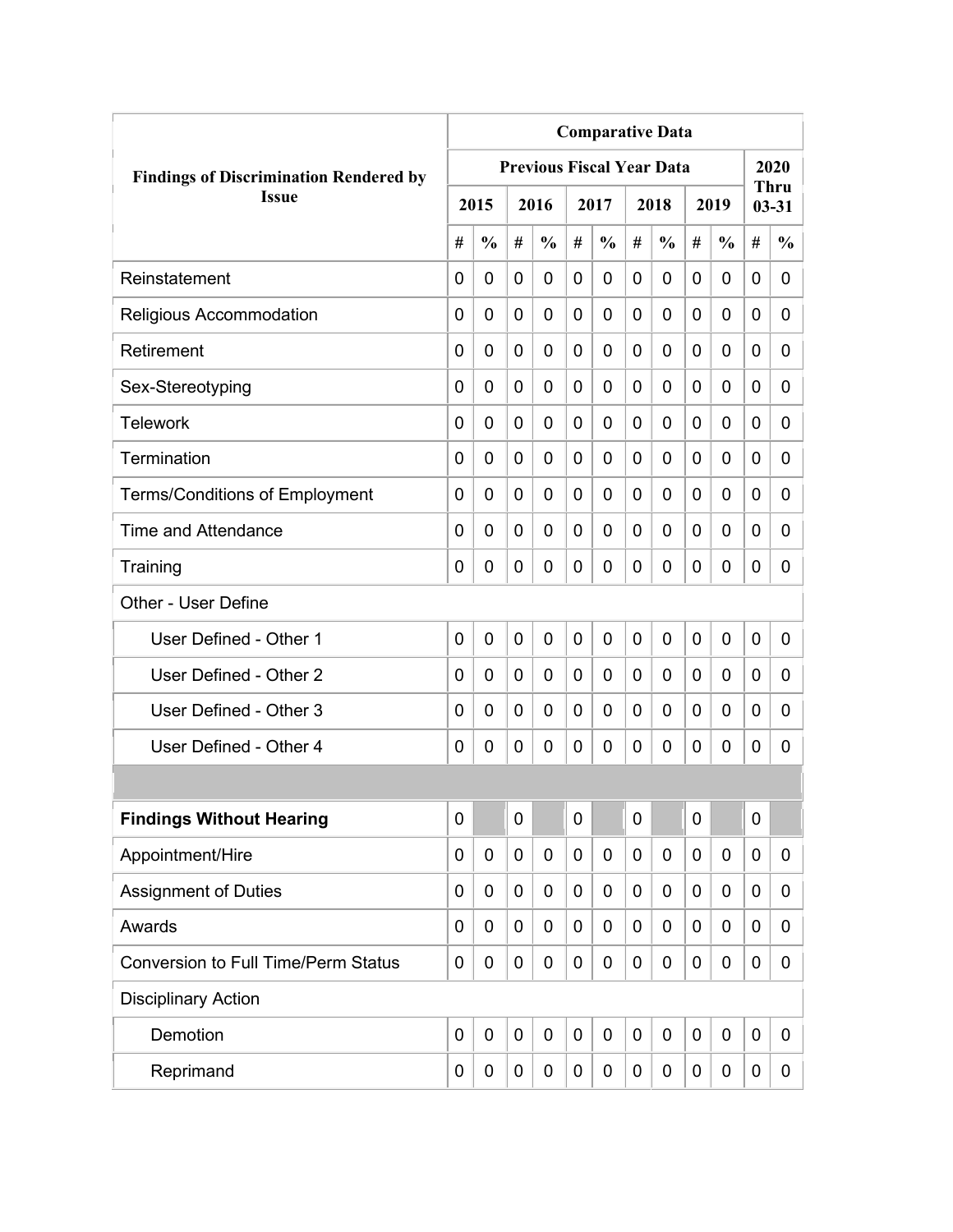|                                               | <b>Comparative Data</b> |                |   |                                  |             |               |             |               |   |               |             |                          |  |
|-----------------------------------------------|-------------------------|----------------|---|----------------------------------|-------------|---------------|-------------|---------------|---|---------------|-------------|--------------------------|--|
| <b>Findings of Discrimination Rendered by</b> |                         |                |   | <b>Previous Fiscal Year Data</b> |             |               |             |               |   |               |             | 2020                     |  |
| <b>Issue</b>                                  |                         | 2015           |   | 2016                             |             | 2017          |             | 2018          |   | 2019          |             | <b>Thru</b><br>$03 - 31$ |  |
|                                               | #                       | $\frac{0}{0}$  | # | $\frac{0}{0}$                    | #           | $\frac{0}{0}$ | #           | $\frac{0}{0}$ | # | $\frac{0}{0}$ | #           | $\frac{0}{0}$            |  |
| Suspension                                    | 0                       | $\mathbf 0$    | 0 | $\overline{0}$                   | 0           | 0             | $\mathbf 0$ | 0             | 0 | $\mathbf 0$   | 0           | 0                        |  |
| Removal                                       | 0                       | 0              | 0 | $\overline{0}$                   | $\mathbf 0$ | 0             | 0           | 0             | 0 | $\mathbf 0$   | $\mathbf 0$ | 0                        |  |
| <b>Duty Hours</b>                             | 0                       | 0              | 0 | 0                                | 0           | 0             | 0           | 0             | 0 | $\mathbf 0$   | 0           | 0                        |  |
| Perf. Eval./ Appraisal                        | 0                       | 0              | 0 | 0                                | 0           | 0             | 0           | 0             | 0 | $\mathbf 0$   | 0           | 0                        |  |
| Examination/Test                              | 0                       | 0              | 0 | 0                                | $\mathbf 0$ | 0             | 0           | 0             | 0 | $\mathbf 0$   | 0           | 0                        |  |
| Harassment                                    |                         |                |   |                                  |             |               |             |               |   |               |             |                          |  |
| Non-Sexual                                    | 0                       | $\overline{0}$ | 0 | 0                                | $\mathbf 0$ | 0             | $\mathbf 0$ | $\mathbf 0$   | 0 | $\mathbf 0$   | 0           | 0                        |  |
| Sexual                                        | 0                       | 0              | 0 | $\overline{0}$                   | 0           | 0             | 0           | 0             | 0 | $\mathbf 0$   | 0           | 0                        |  |
| <b>Medical Examination</b>                    | 0                       | 0              | 0 | $\overline{0}$                   | 0           | 0             | 0           | 0             | 0 | $\mathbf 0$   | $\mathbf 0$ | 0                        |  |
| Pay including overtime                        | 0                       | 0              | 0 | 0                                | 0           | 0             | 0           | 0             | 0 | $\mathbf 0$   | 0           | 0                        |  |
| Promotion/Non-Selection                       | 0                       | 0              | 0 | 0                                | $\mathbf 0$ | 0             | 0           | 0             | 0 | $\mathbf 0$   | 0           | 0                        |  |
| Reassignment                                  |                         |                |   |                                  |             |               |             |               |   |               |             |                          |  |
| Denied                                        | 0                       | $\mathbf 0$    | 0 | $\overline{0}$                   | $\mathbf 0$ | 0             | 0           | 0             | 0 | $\mathbf 0$   | 0           | 0                        |  |
| <b>Directed</b>                               | 0                       | $\mathbf 0$    | 0 | 0                                | $\mathbf 0$ | 0             | 0           | 0             | 0 | $\mathbf 0$   | 0           | 0                        |  |
| Reasonable Accommodation Disability           | 0                       | 0              | 0 | 0                                | 0           | 0             | 0           | 0             | 0 | 0             | 0           | 0                        |  |
| Reinstatement                                 | 0                       | 0              | 0 | 0                                | $\mathbf 0$ | 0             | 0           | 0             | 0 | $\mathbf 0$   | 0           | 0                        |  |
| Religious Accommodation                       | 0                       | 0              | 0 | 0                                | 0           | 0             | 0           | 0             | 0 | $\mathbf 0$   | 0           | 0                        |  |
| Retirement                                    | 0                       | 0              | 0 | 0                                | $\mathbf 0$ | 0             | 0           | 0             | 0 | $\mathbf 0$   | 0           | 0                        |  |
| Sex-Stereotyping                              | 0                       | 0              | 0 | 0                                | 0           | 0             | 0           | 0             | 0 | $\mathbf 0$   | 0           | 0                        |  |
| <b>Telework</b>                               | 0                       | 0              | 0 | 0                                | 0           | 0             | 0           | 0             | 0 | $\mathbf 0$   | 0           | 0                        |  |
| Termination                                   | 0                       | 0              | 0 | 0                                | $\mathbf 0$ | 0             | 0           | 0             | 0 | $\mathbf 0$   | 0           | 0                        |  |
| <b>Terms/Conditions of Employment</b>         | 0                       | 0              | 0 | 0                                | 0           | 0             | 0           | 0             | 0 | $\mathbf 0$   | 0           | 0                        |  |
| <b>Time and Attendance</b>                    | 0                       | 0              | 0 | 0                                | $\mathbf 0$ | 0             | 0           | 0             | 0 | $\mathbf 0$   | 0           | 0                        |  |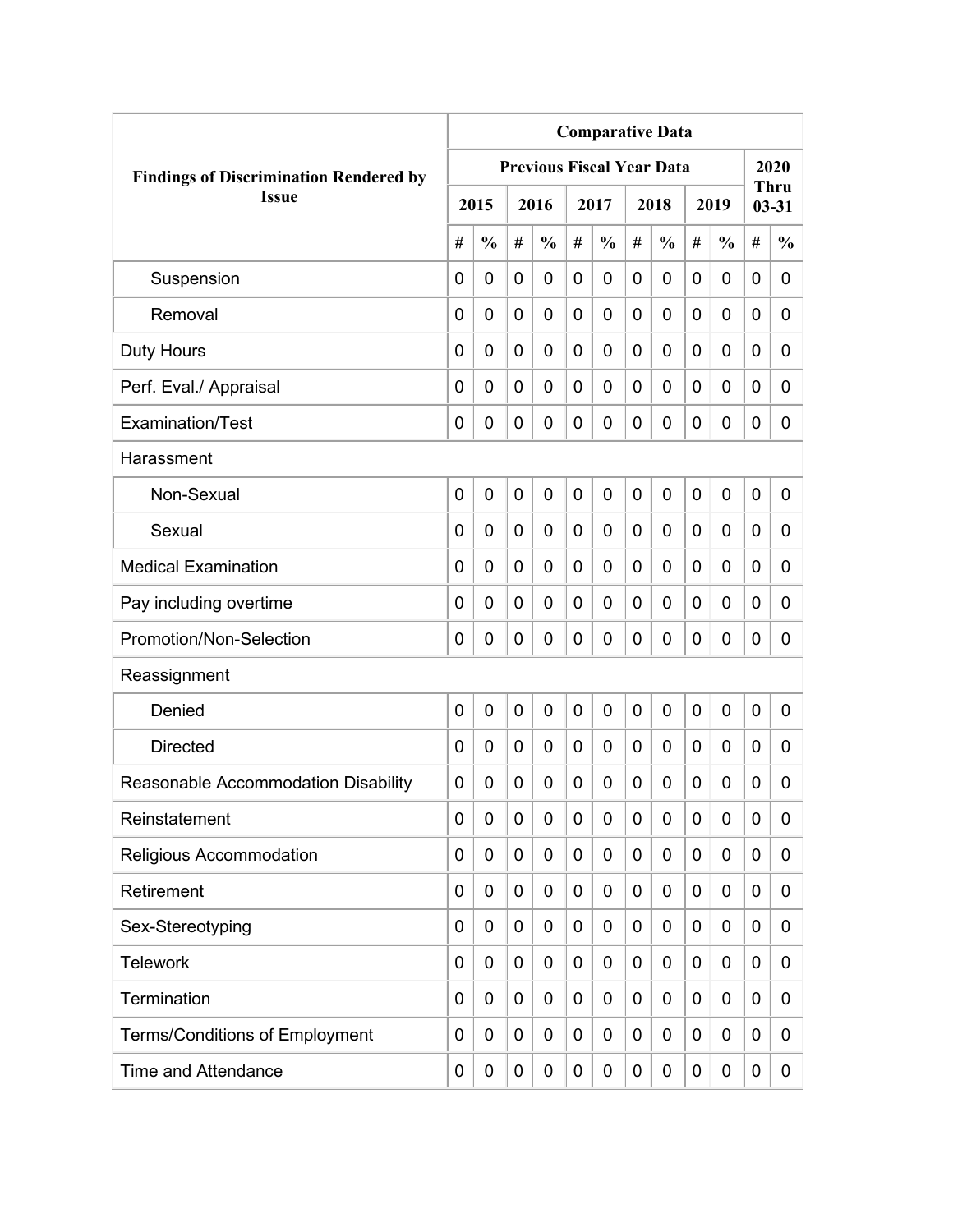|                                               | <b>Comparative Data</b> |               |                |                                  |                |                |              |                |                |               |                   |               |  |  |  |
|-----------------------------------------------|-------------------------|---------------|----------------|----------------------------------|----------------|----------------|--------------|----------------|----------------|---------------|-------------------|---------------|--|--|--|
| <b>Findings of Discrimination Rendered by</b> |                         |               |                | <b>Previous Fiscal Year Data</b> |                |                |              |                |                |               |                   | 2020          |  |  |  |
| <b>Issue</b>                                  |                         | 2015          |                | 2016                             |                | 2017           |              | 2018           |                | 2019          | Thru<br>$03 - 31$ |               |  |  |  |
|                                               | #                       | $\frac{6}{6}$ | #              | $\frac{6}{6}$                    | #              | $\frac{6}{6}$  | #            | $\frac{6}{6}$  | #              | $\frac{6}{6}$ | #                 | $\frac{6}{9}$ |  |  |  |
| Training                                      | 0                       | 0             | $\Omega$       | 0                                | 0              | $\Omega$       | 0            | 0              | $\Omega$       | 0             | 0                 | 0             |  |  |  |
| Other - User Define                           |                         |               |                |                                  |                |                |              |                |                |               |                   |               |  |  |  |
| User Defined - Other 1                        | $\overline{0}$          | $\mathbf{0}$  | $\overline{0}$ | $\mathbf{0}$                     | $\overline{0}$ | $\overline{0}$ | $\mathbf{0}$ | $\overline{0}$ | $\overline{0}$ | $\mathbf{0}$  | $\overline{0}$    | 0             |  |  |  |
| User Defined - Other 2                        | 0                       | 0             | $\mathbf{0}$   | $\Omega$                         | $\Omega$       | 0              | $\Omega$     | $\Omega$       | $\Omega$       | $\mathbf{0}$  | $\Omega$          | <sup>0</sup>  |  |  |  |
| User Defined - Other 3                        | 0                       | 0             | $\Omega$       | 0                                | $\mathbf{0}$   | 0              | $\Omega$     | $\Omega$       | $\Omega$       | $\mathbf{0}$  | $\Omega$          | 0             |  |  |  |
| User Defined - Other 4                        | 0                       | 0             | $\Omega$       | 0                                | 0              | $\Omega$       | 0            | $\Omega$       | 0              | $\mathbf 0$   | 0                 | 0             |  |  |  |

|                                                    | <b>Comparative Data</b>          |                |                |                |              |                            |  |  |  |  |  |  |
|----------------------------------------------------|----------------------------------|----------------|----------------|----------------|--------------|----------------------------|--|--|--|--|--|--|
| <b>Pending Complaints Filed in Previous Fiscal</b> | <b>Previous Fiscal Year Data</b> | 2020           |                |                |              |                            |  |  |  |  |  |  |
| <b>Years by Status</b>                             | 2015                             | 2016           | 2017           | 2018           | 2019         | <b>Thru</b><br>$03-$<br>31 |  |  |  |  |  |  |
| Total complaints from previous Fiscal Years        | 8                                | 8              | 10             | 7              | 16           | 9                          |  |  |  |  |  |  |
| <b>Total Complainants</b>                          | 8                                | 8              | 10             | $\overline{7}$ | 16           | 9                          |  |  |  |  |  |  |
| <b>Number complaints pending</b>                   |                                  |                |                |                |              |                            |  |  |  |  |  |  |
| Investigation                                      | $\mathbf 0$                      | 0              | $\overline{0}$ | $\Omega$       | $\mathbf{0}$ | 0                          |  |  |  |  |  |  |
| ROI issued, pending Complainant's action           | $\Omega$                         | 0              | $\mathbf 0$    | 0              | $\Omega$     | $\Omega$                   |  |  |  |  |  |  |
| Hearing                                            | 8                                | 8              | 10             | $\overline{7}$ | 13           | 9                          |  |  |  |  |  |  |
| <b>Final Agency Action</b>                         | $\Omega$                         | 0              | $\Omega$       | 0              | 3            | $\Omega$                   |  |  |  |  |  |  |
| Appeal with EEOC Office of Federal<br>Operations   | 1                                | $\overline{2}$ | 3              | 4              | 4            | $\overline{7}$             |  |  |  |  |  |  |